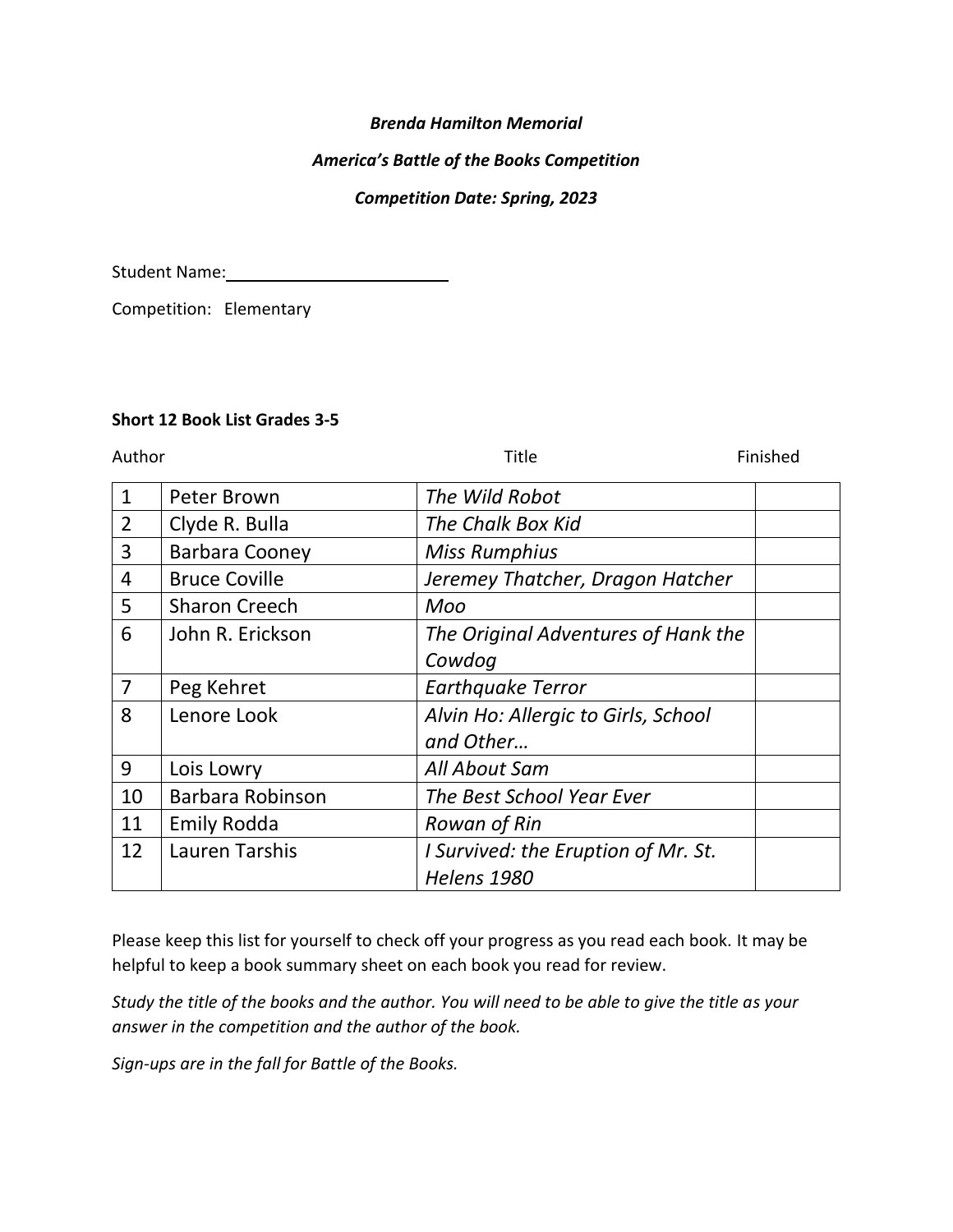# *Brenda Hamilton Memorial*

# *America's Battle of the Books Competition*

## *Competition Date: Spring, 2023*

Student Name: Manual Manual Manual Manual Manual Manual Manual Manual Manual Manual Manual Manual Manual Manual Ma

Competition: Middle School

#### **Short 12 Book List Grades 6-8**

Author **Title Finished** 

| $\mathbf 1$    | <b>Tony Abbott</b>      | Firegirl                    |
|----------------|-------------------------|-----------------------------|
| 2              | Gennifer Choldenko      | Al Capone Does My Shirts    |
| 3              | <b>Marguerite Henry</b> | Justin Morgan Had a Horse   |
| 4              | Lynda Mullaly Hunt      | Fish in a Tree              |
| 5              | Liz Kessler             | The Tail of Emily Windsnap  |
| 6              | Mike Lupica             | Heat                        |
| $\overline{7}$ | Kirby Larson            | <b>Hattie Big Sky</b>       |
| 8              | Linda Sue Park          | <b>Project Mulberry</b>     |
| 9              | Katherine Patterson     | <b>Bridge to Terabithia</b> |
| 10             | <b>Gary Paulsen</b>     | Woodsong                    |
| 11             | Gary D. Schmidt         | The Wednesday Wars          |
| 12             | <b>Steve Sheinkin</b>   | <b>Bomb</b>                 |

Please keep this list for yourself to check off your progress as you read each book. It may be helpful to keep a book summary sheet on each book you read for review. Some of these books may be studied in class during the school year or be a choice for summer reading.

*Study the title of the books and the author. You will need to be able to give the title as your answer in the competition and the author of the book.*